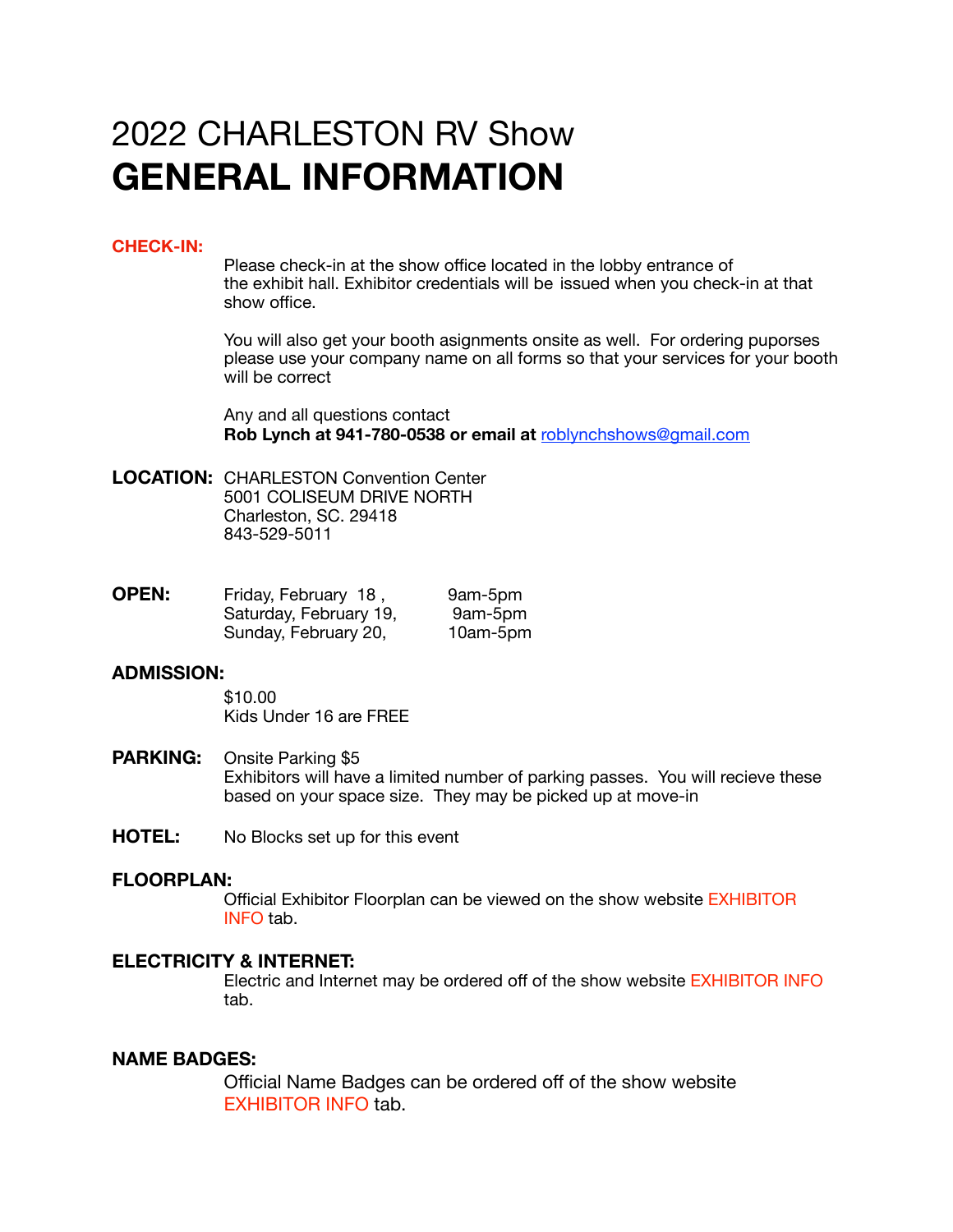# **COVID RESTRICTIONS:**

1- Currently None **THESE RULES ARE SUBJECT TO ÇHANGE**

## **FIRE REGULATIONS**

MOTORIZED and TOWABLE DISPLAY UNITS:

 Vehicles are allowed as part of your display with the following requirements met: -Must fit completely inside booth dimensions – including mirrors, door steps, bumpers, hitches etc.

 -Gas tank level 1/4 of a tank or less

 -Gas tank 'lid' taped – sealed (please bring duct tape)

 -Battery disconnected (please bring tools)

 -No Propane

# **PRE AND POST SHOW UNIT STAGING: ONSITE STAGING LOT E ONLY**

**Pre-Show Staging- SEE MAP Monday-Wednesday, February 14-16** 

# **Post-Show Staging**

Sunday, February 20 5pm-Midnight **All units must be off property by 6pm Tuesday February 22** 

#### **MOVE-IN: Two Forklifts with tools will be provided FREE for your use to set units**

Wednesday **9AM-**

Carolina RV

 Paradise RV

 **1PM-**Campers Inn Petes RV 

Thursday **8AM-**

Campers Inn Petes RV

**Vendor Booth 12noon-6pm** 

**MOVE-OUT** Sunday, February 20 **Everything must be removed from inside the center by Midnight** 

\*PLEASE DO NOT start tearing down until we have announced over the PA system that the show is officially closed. We cannot allow you to carry anything out of the building before said announcement.